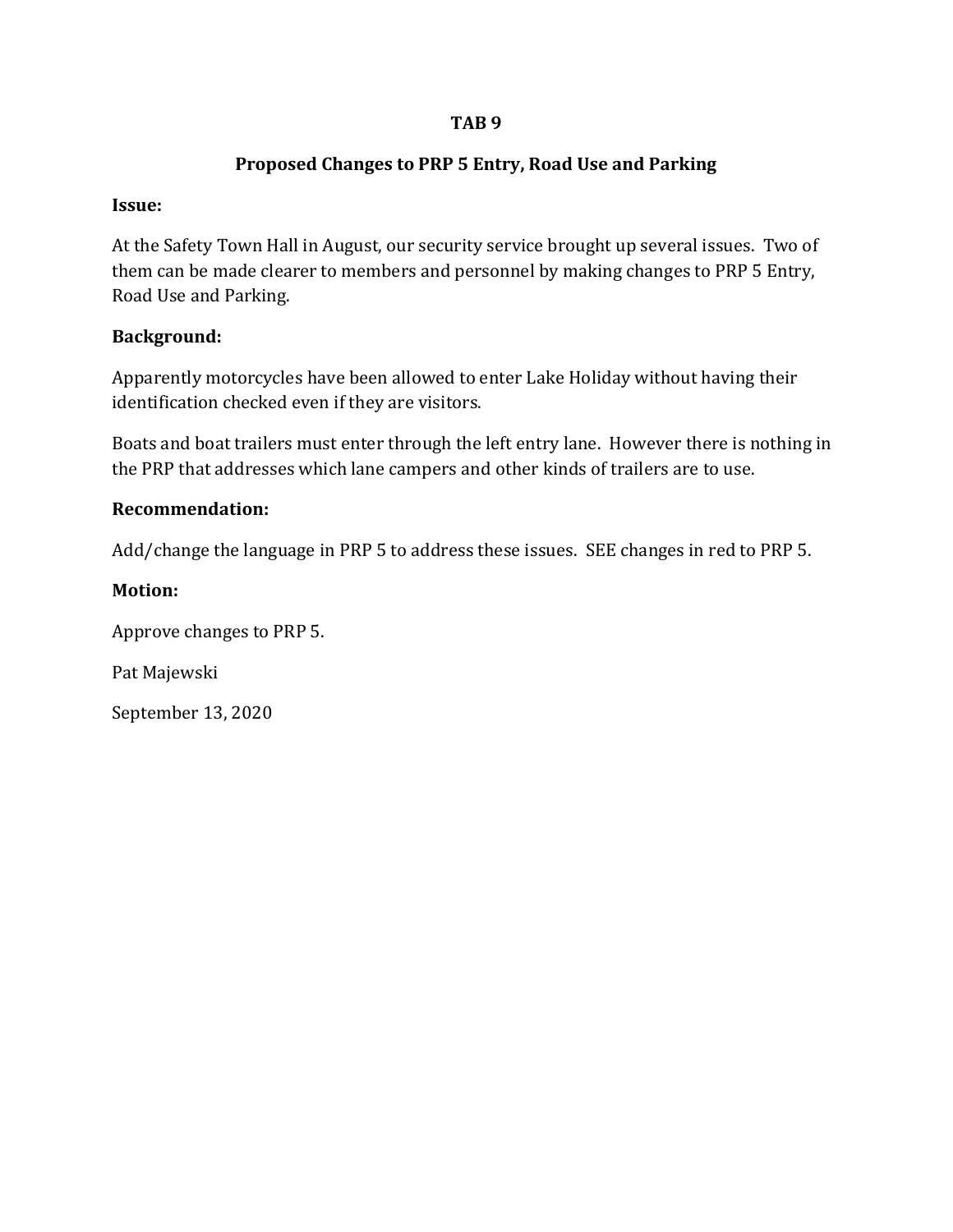Lake Holiday

## **POLICIES, RULES AND PROCEDURES PRP NO. 5**

# **Entry, Road Use and Parking**

**Revised and**

**Approved by the Board of Directors**

**Date: September 25, 2018**

Page **1** of **12** PRP No. 5. Entry, Road Use and Parking V15 2018.09.25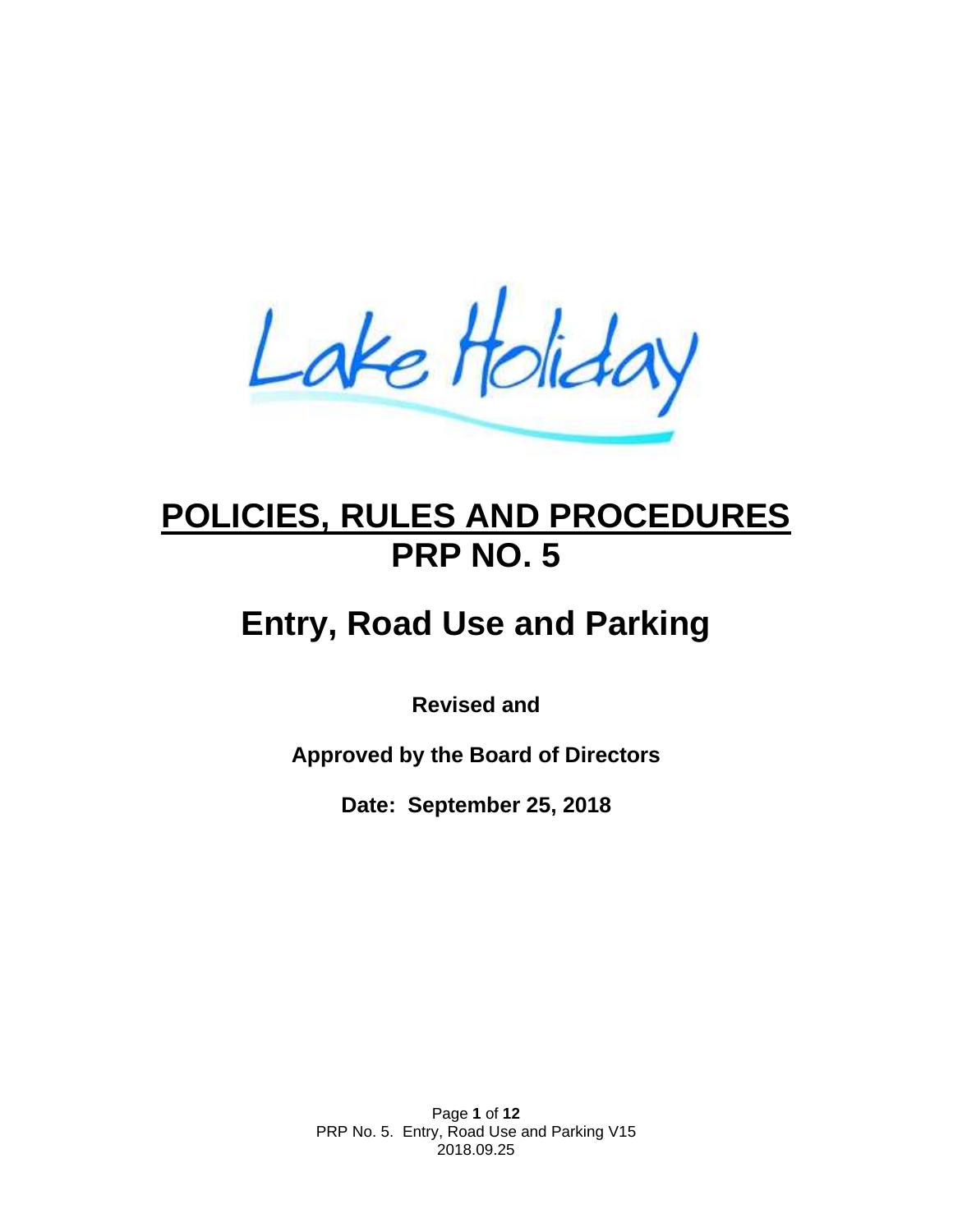## **Table of Contents**

|  | SECTION E. ADHERENCE TO TRAFFIC AND PARKING REGULATIONS  6   |  |  |  |  |
|--|--------------------------------------------------------------|--|--|--|--|
|  |                                                              |  |  |  |  |
|  | SECTION G. COURTESY NOTICE AND CITATION NOTICE ISSUANCE 1140 |  |  |  |  |
|  |                                                              |  |  |  |  |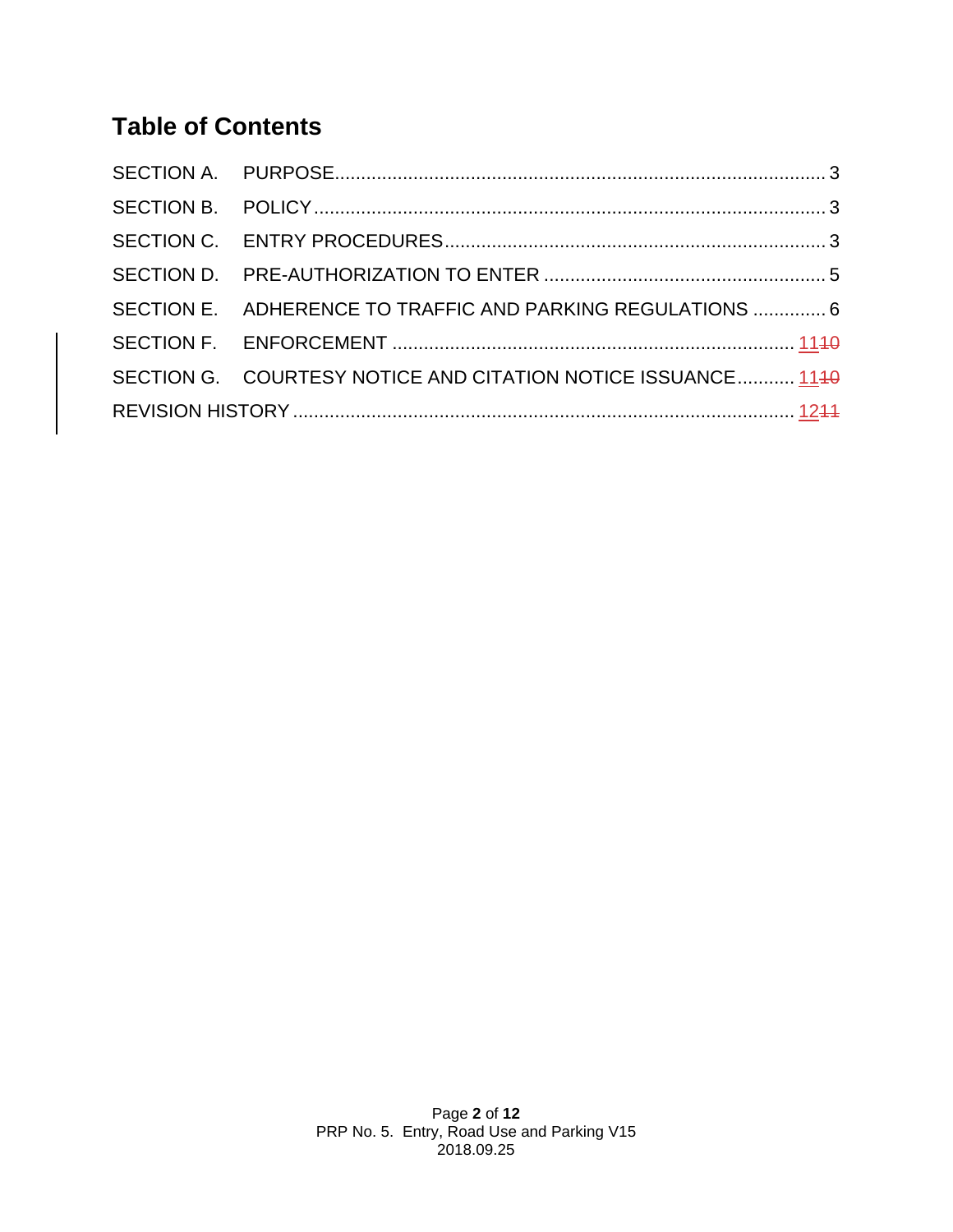## **PRP NO. 5 ENTRY, ROAD USE, AND PARKING**

## <span id="page-3-0"></span>**SECTION A. PURPOSE**

The purpose of this document is to establish the policy and procedures for entrance gate access to Lake Holiday Country Club, Inc. (LHCC), road use and parking rules within the community and law enforcement's responsibility for traffic violations. As a gated community, Lake Holiday limits entry into the community in order to maintain the privacy of its property owners and tenants of record.

## <span id="page-3-1"></span>**SECTION B. POLICY**

- 1. The LHCC-owned roads are designated as public "highways" for law enforcement purposes including for felonies, misdemeanors and traffic infractions as written in the Frederick County ordinances. [Chap 158, Art. IV, Sec. 158-18 The Summit] (https://ecode360.com/8707705).
- 2. Private Security personnel are responsible for enforcing rules and regulations of LHCC and for protecting Association common areas and assets as provided for in the contractual agreement and/or otherwise agreed upon in writing by the security contractor and Association management/staff.
- 3. Frederick County Sheriff's deputies enforce state law and local ordinances and may stop vehicles, issue citations for traffic violations, and arrest for reckless driving or DWI.
- 4. Only vehicles that comply with Title 46.2 Motor Vehicles, Code of Virginia shall be permitted on Lake Holiday roads. Frederick County has adopted the State Uniform Traffic Code (Title 46.2) in its entirety. All-terrain vehicles (ATVs) are not permitted throughout the Lake Holiday community. https://law.lis.virginia.gov/vacode/title46.2/
- 5. Motor Vehicles without a current registration and license plate are not permitted on roads within Lake Holiday.
- 6. The storage of unregistered vehicles without a current license plate on a member's lot shall be in accordance with the applicable Section's Deed of Dedication and Frederick County ordinance.
- 7. Property owners are responsible for the actions of themselves, their families, authorized visitors, contractors, and tenants while within Lake Holiday.

## <span id="page-3-2"></span>**SECTION C. ENTRY PROCEDURES**

- 1. **Property Owners, Tenants, Visitors**:
	- a. Property owners, tenants of record, adult residents age 18 and over and Lake Holiday staff are the only individuals who may authorize the admission of visitors or contractors to Lake Holiday. Minor children (under age 18) and guests of the owner or tenant may not authorize entry.
	- b. Owners and tenants are responsible for notifying their visitors of the requirement to present proper ID to enter Lake Holiday. Any visitor refusing to show proper ID will not be allowed to enter the community.
	- c. Gate Security personnel are required to refuse admission to any individual for whom LHCC has issued a No Trespassing Order. A No Trespassing Order may not be overridden by any

Page **3** of **12** PRP No. 5. Entry, Road Use and Parking V15 2018.09.25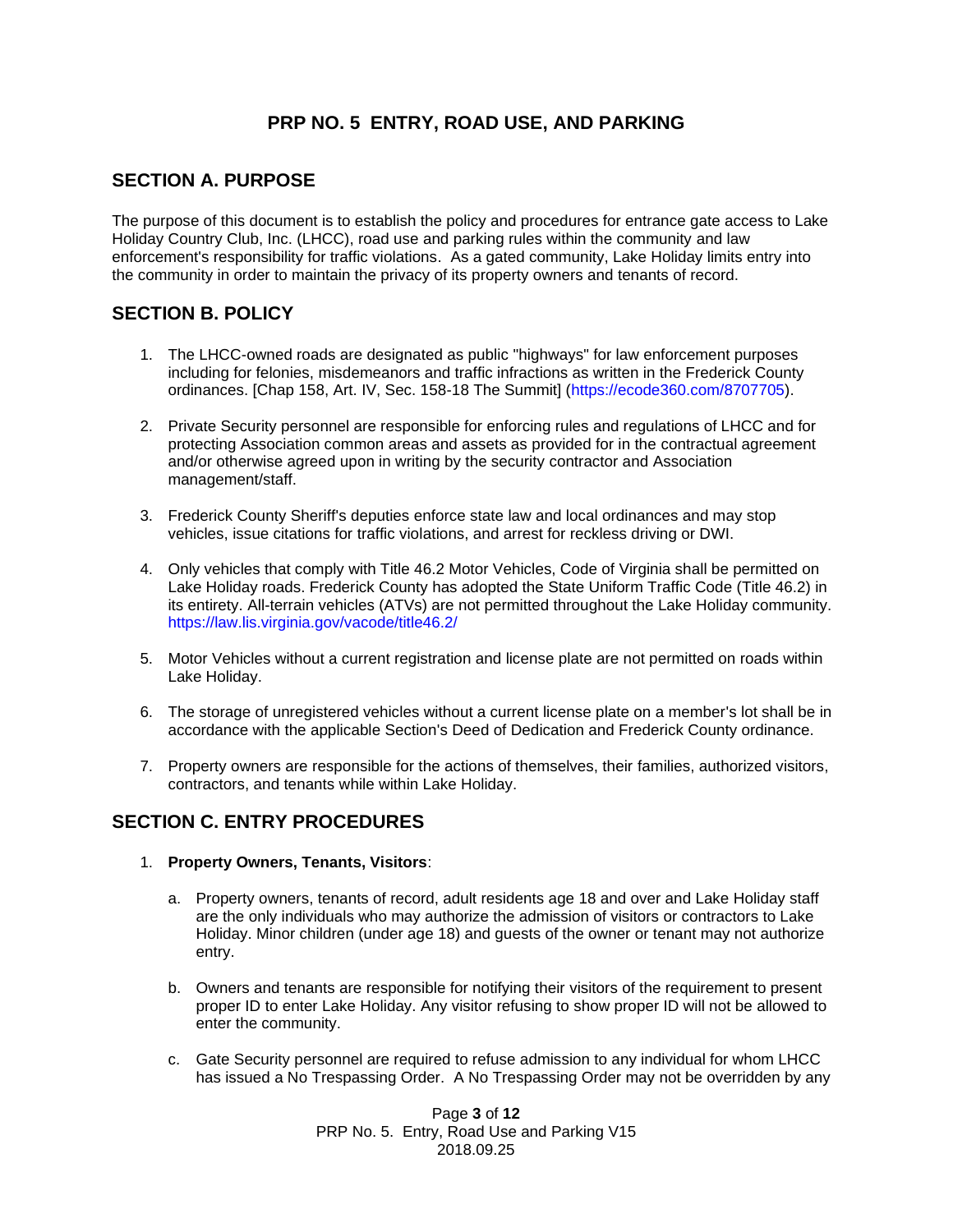property owner or tenant. The General Manager has the sole authority to withdraw a No Trespassing Order.

#### 2. **Motor Vehicle Bar Code Decal**:

- a. Owners in good standing and their tenants may obtain bar code decals at the administrative office for their own registered vehicles. When properly installed, the decal will open the automatic entrance gate in the right lane. The bar code decal must be installed and visible at all times within Lake Holiday.
- b. Bar code decals shall be issued for temporary registrations/tags only until the expiration date of the registration/tag after which time the bar code label will automatically deactivate. In order to prevent deactivation, it is the sole responsibility of the member to update the Administrative Office immediately upon receipt of permanent registration/tag so that the deactivation can be removed in the system.
- c. Only one bar code decal per owner in good standing, regardless of the number of lots owned, will be issued free of charge. A \$10.00 fee will be charged for each additional decal. Tenants do not receive free bar code decals.
- d. Owners who are delinquent in paying assessments will have their bar code decal deactivated.
- e. Bar code decals that fail to operate properly through no fault of the owner will be replaced at no cost.

To obtain bar code decal(s) a valid driver's license (or other government issued photo ID) and current registration for each vehicle to be registered must be presented. Tenants must also present a valid current lease or rental agreement.

f. Motorcycle owners may obtain a \$5 special sticker from the administrative office. Only one such sticker will be issued per motorcycle. The sticker shall be placed on the top of the engine in front of driver seat so that the security officer may easily see it upon entry. The owner must present their registration to receive the pass. MOTORCYCLES SHALL USE LEFT-HAND LANE TO ENTER.Motorcycles shall use the left-hand lane to enter.

#### 3. **Boats and Boat Trailers**:

- a. Boats and Boat Trailers must display applicable current Lake Holiday stickers at all times within Lake Holiday. Boat and trailer stickers are issued in accordance with PRP 3, Lake Use and Boating.
- b. Residents bringing unregistered boats into Lake Holiday will be issued a Non-Lake Use sticker until the boat is properly registered. The guard will personally affix the Non-Lake Use sticker to the boat before allowing entry. A Non-Lake Use sticker is sufficient for storing boats and trailers in the Lake Holiday storage lot only.
- c. Visitors are not permitted to bring boats or watercraft of any kind into the community. Contractors are permitted to bring boats into Lake Holiday if authorized by the general manager or his staff.
- d. All trailered boats, regardless of the owner's membership status, must enter the front gate through the left lane.
- d.

Page **4** of **12** PRP No. 5. Entry, Road Use and Parking V15 2018.09.25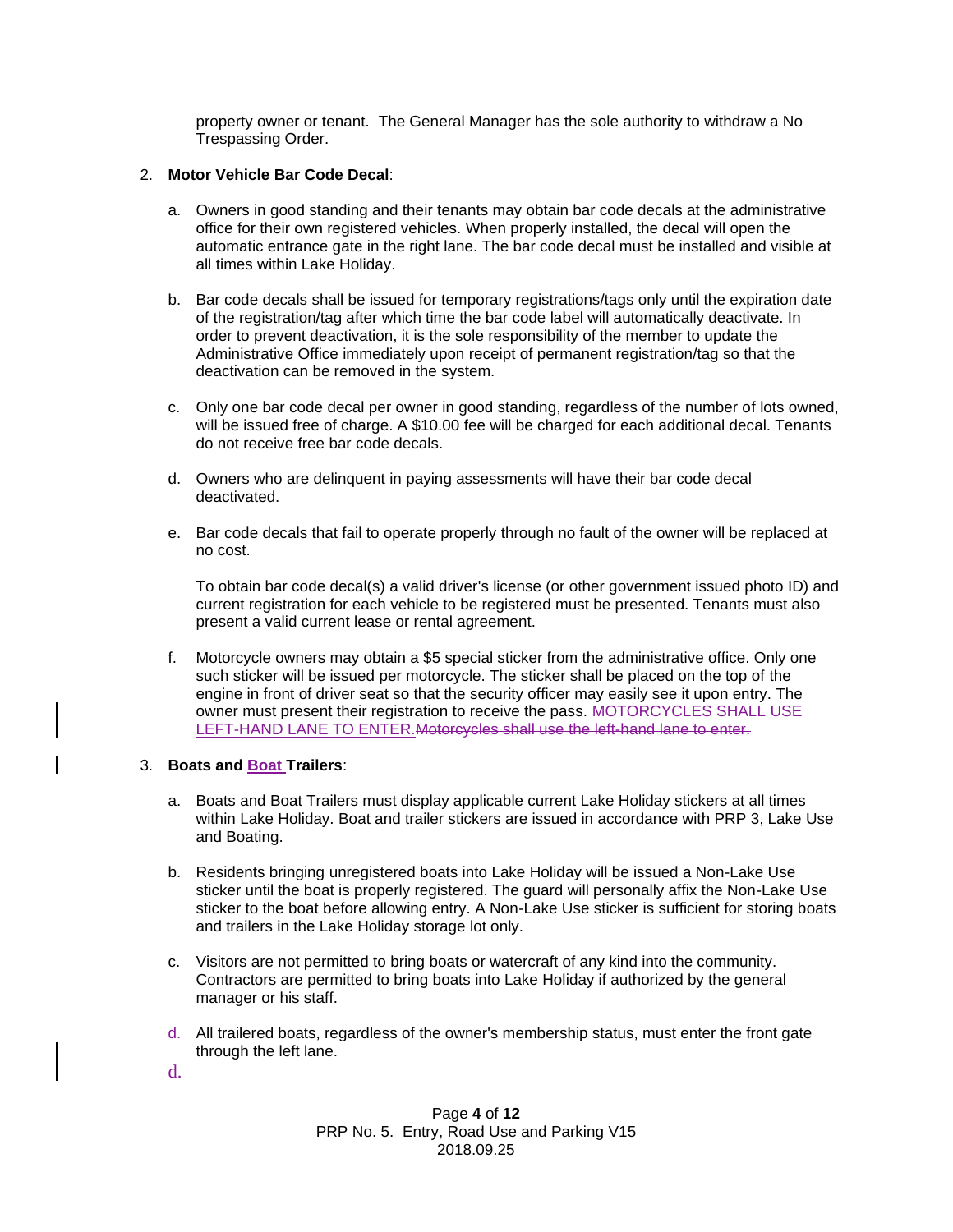#### 4. **Vehicles Towing Trailers and Campers:**

e. All vehicles towing trailers or campers must enter the front gate through the left hand lane.

#### 4. **5.Visitor Passes**:

- a. Gate Security will issue a Visitor Pass to all authorized visitors and contractors who will be in the community for more than one day. The Visitor Pass must be placed on the dashboard in clear view through the windshield at all times within Lake Holiday.
- b. One-day visitors will not receive a Visitor Pass.

## <span id="page-5-0"></span>**SECTION D. ENTRY AND AUTHORIZATION PROCEDURES**

- 1. **Right Lane Entry (Bar Code Decal)**: Owners and tenants with an active bar code decal enter in the right entry lane with the automatic gate.
- 2. Left Lane Entry: All vehicles- without an active bar code decal must enter using the left entry lane. All vehicles must come to a complete stop at the gate. **All vehicles will be challenged by the gate guard EXCEPT for the following**:
	- **E** Lake Holiday Vehicles
	- Law Enforcement Vehicles
	- **Emergency Vehicles**
	- Major-Branded Delivery Vehicles (UPS, FedEx, DHL, et cetera.)

All other commercial and service vehicles, government vehicles, real estate appraisers and home inspectors will be permitted to enter without authorization after stopping at the gate, identifying the address(es) being visited for security to record, producing their driver's license for scanning, and producing company credentials/identification (if applicable).

#### 3. **Owners or Tenants Using Left Entry Lane**:

- a. An owner or tenant must present a valid driver's license (or other government issued photo ID) that matches a list of owner and tenant names on file in order to gain entry.
- b. Owners and tenants are encouraged to register driver's license numbers for all household members. The driver's license registration will expedite entry in a vehicle without a bar code decal.
- c. Tenants must present a valid lease or rental agreement at the administrative office to have their name registered for entry using an ID.
- d. Owners and tenants towing boat trailers, other types of trailers, and campers must use the left entry lane.
- e. Motorcycles must use left entry lane.

 $\rho$ 

**4. Pre-Authorized Temporary Visitors:**

Page **5** of **12** PRP No. 5. Entry, Road Use and Parking V15 2018.09.25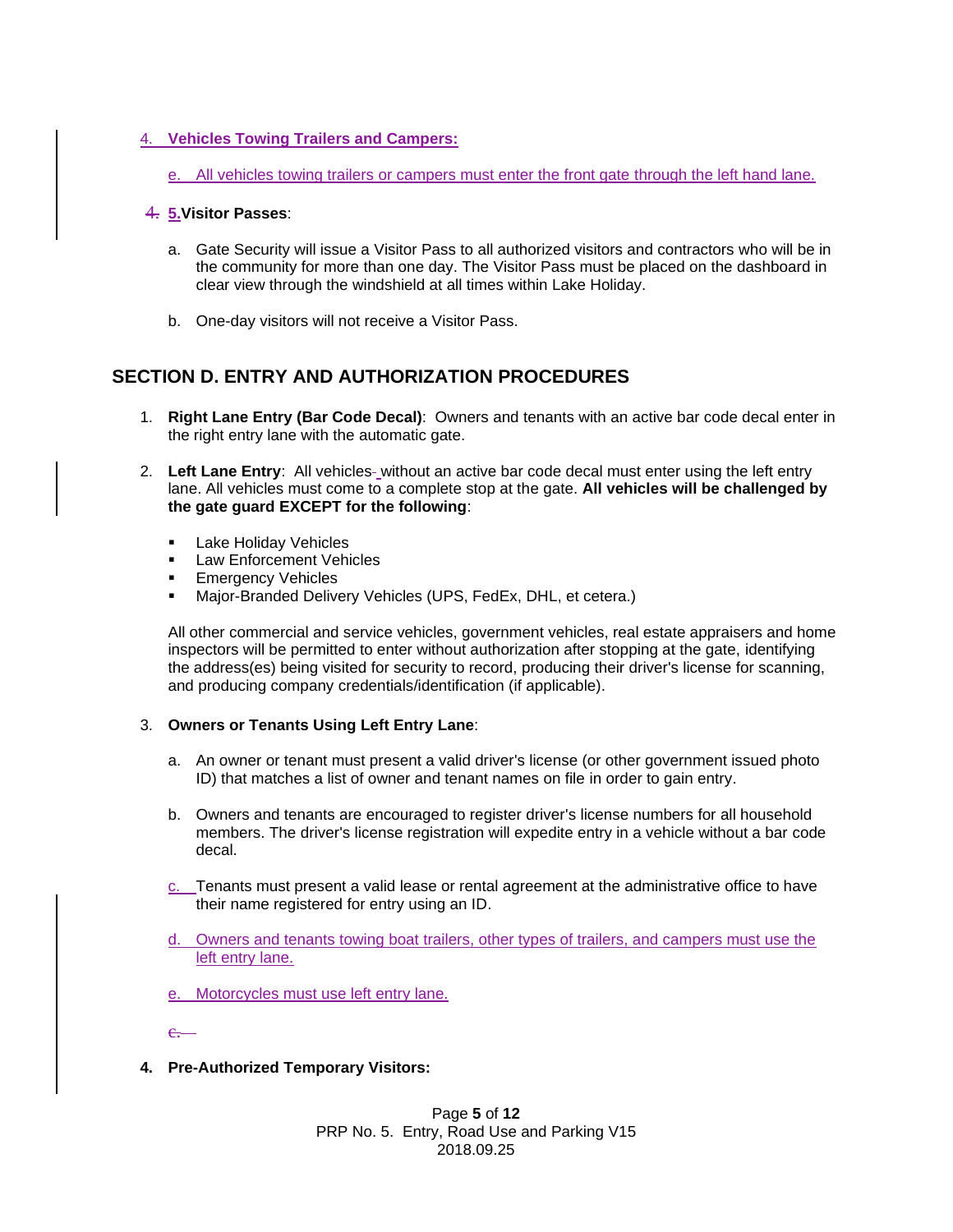- a. Owners and tenants may pre-authorize short term visitors for a period up to 7 days. After 7 days the visitor must be reauthorized. One-day visitors will not receive a Visitor Pass. Temporary authorization is intended for occasional guests or for temporary workers needing entry.
- b. **CapSure online authorization**: Owners and tenants may pre-authorize visitors using the CapSure web portal located on the Lake Holiday website. An online tutorial and Guest Registration Guide are available on the website. Owners and tenants must first contact the administrative office to obtain an ID and Password for access to online authorization. This is the preferred method of authorization.
- c. **Telephone authorization**: Owners and tenants may also pre-authorize up to 5 visitors by phone. Phone authorizations can be made either to the Lake Holiday Gate House or the administrative office. Phone authorization should be made from a pre-authorized phone number to ensure that the caller is an owner or tenant. Contact the administrative office to register any phone numbers to be used for phone authorization. A driver's license number will be used for identification if calling from an unregistered phone number.
- d. Visitors must use the left entry lane, stop at the gate and present a valid driver's license (or other government issued photo ID) to the guard. The visitor must give the guard the name and address of the owner or tenant they are visiting. After verifying the visitor's name on a list of authorized visitors, the guard will issue the driver a Visitor Pass if visiting the community for more than one day. The Visitor Pass must be placed on the dashboard in clear view through the windshield at all times when the vehicle is in Lake Holiday.
- e. Persons already with a current, valid Visitor Pass should present the pass to the gate guard. The guard will scan the pass to confirm it is still valid (not expired or revoked) and then open the gate for entry.
- 5. **Permanent Visitor Authorization**:Owners and tenants may authorize up to five (5) visitors such as family members, childcare providers, etc. to have permanent visitor authorization. A written list must be provided to the administration office. The owner or tenant is responsible for the actions of their permanent visitors at all times while within Lake Holiday. Visitors will remain authorized to enter Lake Holiday until the owner or tenant notifies the office to end their authorization.

#### <span id="page-6-0"></span>6. **Visitor entry without Pre-Authorization:**

- a. Visitors must use the left entry lane, stop at the gate and present a valid driver's license (or other government issued photo ID) to the guard. The visitor must give the guard the name and address of the owner or tenant they are visiting. If the visitor's name is not on the preauthorization list, the guard shall make a reasonable attempt to contact the owner (or tenant) being visited using only the telephone number for that owner (or tenant) on file. If the owner or tenant is reached the guard will verify their identity and authorization may be given. The guard will then issue a Visitor Pass valid for not more than seven (7) days.
- b. One-day visitors will not receive a Visitor Pass.
- c. If the owner or tenant being visited cannot be contacted, entry will not be permitted.
- d. The Visitor Pass must be placed on the dashboard in clear view through the windshield at all times when the vehicle is in Lake Holiday. The pass must be presented to the guard to expedite reentry and return to Lake Holiday during the authorized visit.

Page **6** of **12** PRP No. 5. Entry, Road Use and Parking V15 2018.09.25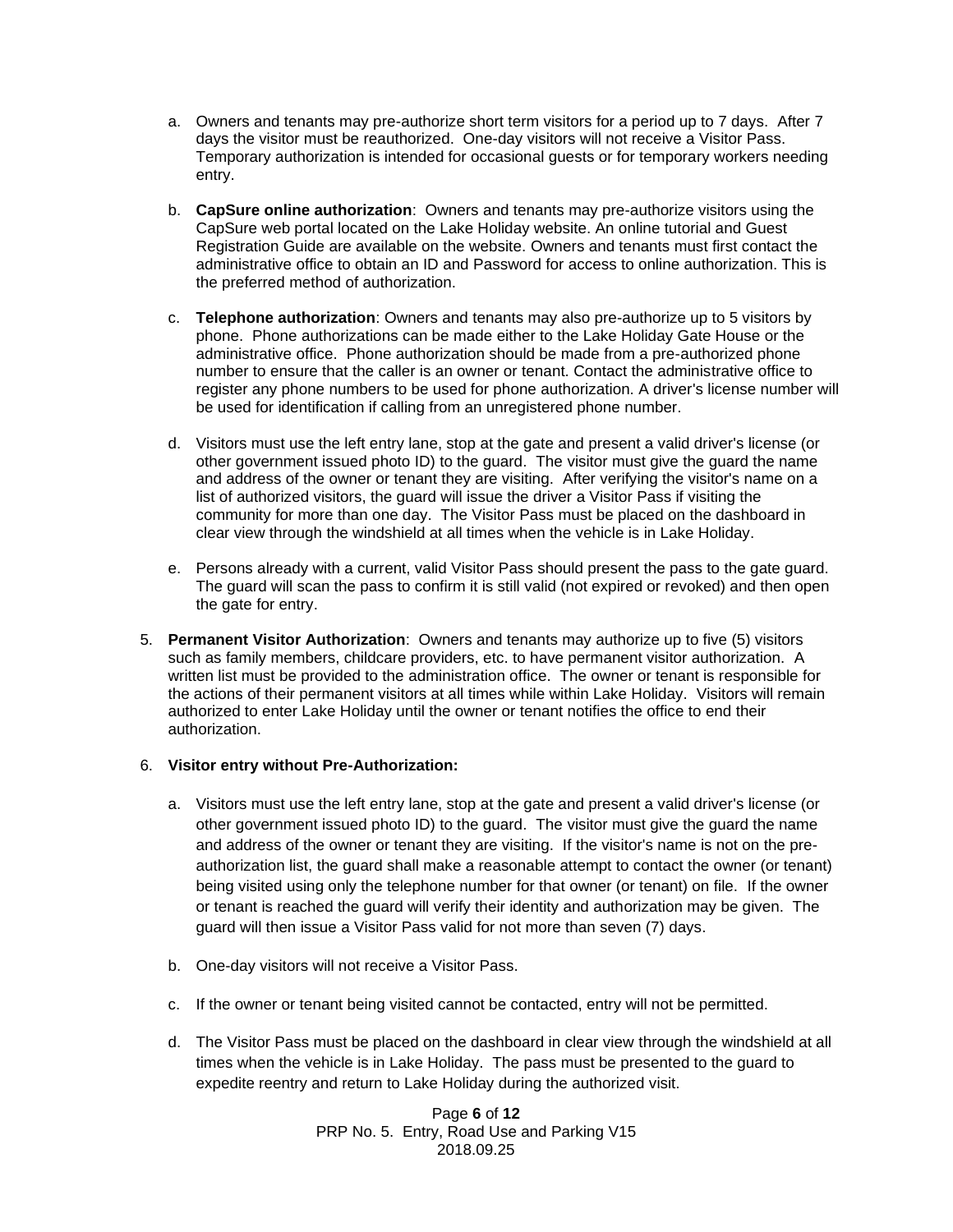### 7. **Group authorization:**

- a. The administrative office can provide group authorizations for parties, weddings or other special events of six (6) or more at Lake Holiday.
- b. A written list of visitors to be authorized must be provided to the administrative office a minimum of 48 hours prior to the entry date.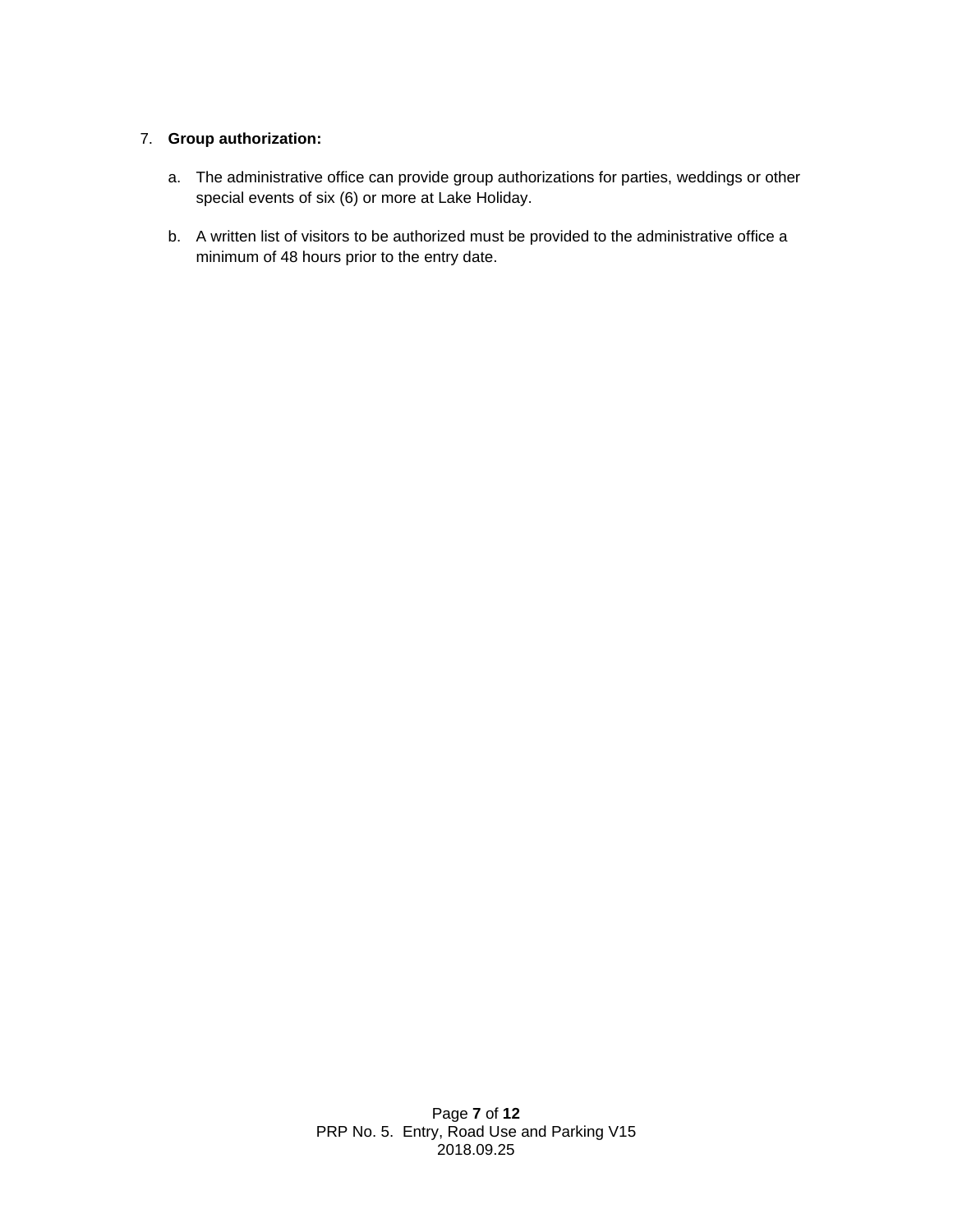#### 8. **Contractor Authorization:**

- a. Owners and tenants may authorize short-term contractor entry as temporary visitors (see above). Owners may request an Extended Contractor Pass for contractors who will be working in Lake Holiday for an extended period of time such as new home construction.
- b. The owner must provide this request in writing to the administrative office and include the company name, reason for request, and time frame of request. To cover potential road damage, a contractor fee may be charged related to the number and size of vehicles.

#### 9. **Real Estate Authorization, Model Home, and Open House Visitors:**

- a. No individual will be allowed to view any resale property within Lake Holiday unless accompanied by a licensed real estate agent or the property owner. Realtors escorting clients into Lake Holiday must continually accompany them until those clients leave Lake Holiday.
- b. Realtors will be admitted into Lake Holiday when they present their driver's license (or other government issued photo ID) and their business card to the guard at the gate.
- c. Real estate open houses may be held on any Wednesday or Sunday, except holidays between the hours of noon and 4:00 p.m., unless the administration office has pre-approved other arrangements. The realtor is required to provide the gate guard, in writing, the address(es) of the open house(s). It is recommended that the realtor provide maps for the gate guard to distribute to open house visitors. Visitors must provide the address of the open house and present a valid driver's license (or other government issued photo ID) in order to gain entry.
- d. Real estate sales offices and models may be open any day. When open, the person staffing the sales office or model shall inform the gate guard that the office or model is open. Visitors shall receive a Visitor Pass to visit an open model or sales office.

#### 10. **Repossession Entry and Authorization:**

- a. Repossession agents must contact the Lake Holiday administrative office and obtain authorization prior to coming to the gate. The office will call the gate to authorize entry and issue a 3-day printed pass signed by office staff. The 3-day special pass must be presented to the guard.
- b. After entry, repossession agents must first go to the administrative office and present a valid driver's license (or other government issued photo ID) and business card. The office will make copies of their paperwork to retain in the resident's file and verify that the resident still lives in the community. The repossession agent may not enter Lake Holiday for any other purpose.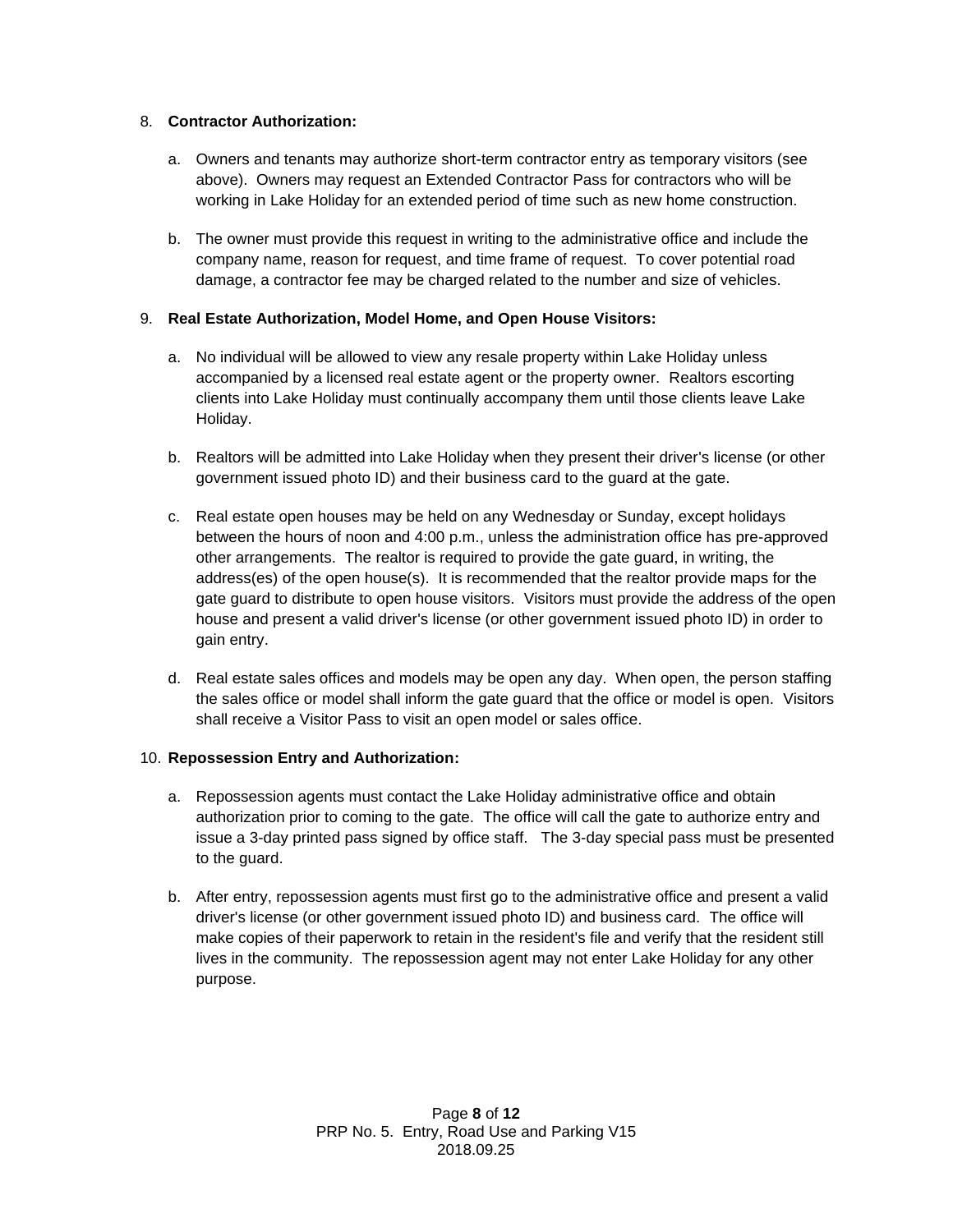## **SECTION E. ADHERENCE TO TRAFFIC AND PARKING REGULATIONS**

Any individual operating a vehicle within the community must observe all traffic rules and regulations relating to:

- 1. **Speed**: **The maximum speed on any road within Lake Holiday is twenty-five (25) miles per hour**, unless otherwise posted. Common sense should dictate slower speeds during periods of inclement weather or when road surface conditions are dangerous.
- 2. **Traffic Signs**: All posted traffic signs are to be observed. For example, a stop sign requires coming to a complete stop before proceeding.

#### 3. **Parking**:

a. Definitions for purposes of this PRP No. 5:

"Roadway" means that portion of the road improved, designed, or ordinarily used for vehicular traffic.

"Common area on the side of the roadway" means the area on the side of the roadway that is owned by Lake Holiday Country Club which is the owner of all platted roads in the development. The deed plats indicate the roads are generally 60 feet wide. Therefore, generally 30 feet on either side of the center of the roadway surface is common area, owned by the association. It's the owner's responsibility to know where their property line is.

"Passenger vehicle" means motorcycles, automobiles, minivans, sport utility vehicles, and light duty pickup trucks used primarily for transport of passengers.

"Commercial vehicle" means any motor vehicle or trailer with commercial license plates/registration and used for purposes of transporting property or performing services other than or in addition to personal passenger transportation.

"Unauthorized vehicles" means boats, boat trailers, trailers, semitrailers, camping trailers, motor homes, tractor trucks, buses, minibuses and any box trucks and pickup trucks except for "dually" pickups used for passenger transportation.

"Construction equipment and vehicles" means tractors, dump trucks, machinery, or other mechanical equipment either self-propelled or towable.

- b. Passenger vehicles shall be parked on the owner's lot (preferably the driveway). Passenger vehicles may also be parked in common area directly in front of the owner's lot or in a designated parking area. However, no passenger vehicle shall be parked on the roadway surface except as permitted in (b) below. All wheels shall be off the roadway surface.
- c. In order to accommodate short-term visitors and private events, passenger vehicles may park on common area on the side of the roadway for up to 48 hours with wheels on the road surface not to exceed two (2) feet. No vehicle may park in such a way as to block emergency vehicles from passing.
- d. No passenger vehicle shall be parked on common area on the side of the roadway in front of another lot owner's property overnight without the permission of the owner or tenant.
- e. No passenger vehicles shall be permitted to park across from another lot owner's driveway so as to impede safe exit from the driveway.

Page **9** of **12** PRP No. 5. Entry, Road Use and Parking V15 2018.09.25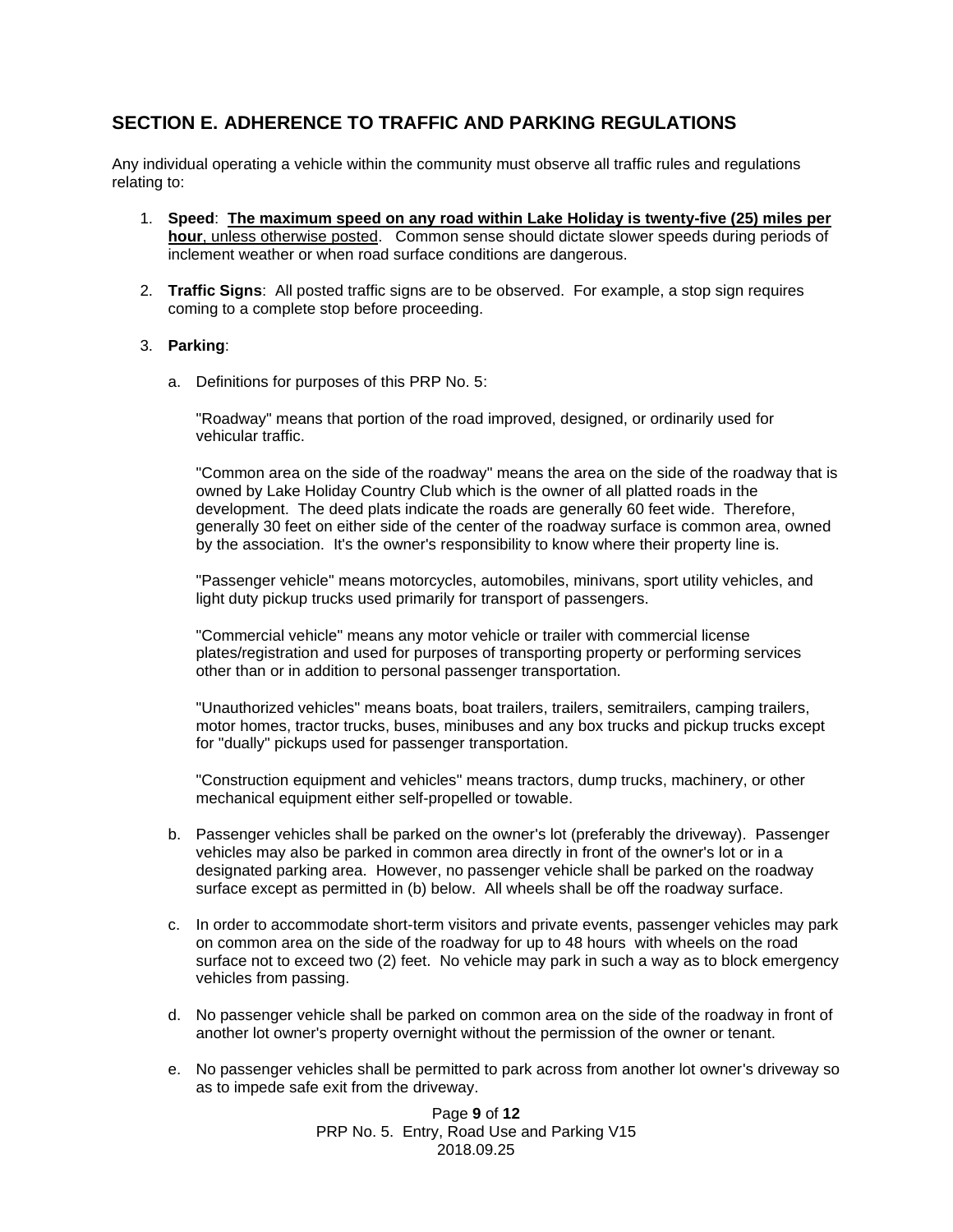- f. Passenger vehicles that do not have a current license plate, registration sticker and a Virginia state inspection sticker (if registered in Virginia) shall not be stored or parked on common area on the side of the roadway.
- g. No unauthorized vehicles shall be parked or stored on the roadways or on common area by the sides of the roadways except as otherwise authorized in section g.
- h. Commercial vehicles may park on common area on the sides of the roadways with wheels on the roadway during normal work hours (7 am to 7 pm, Monday through Friday) and during weekend emergencies as long as no more than one-third (1/3) of the lane is obstructed and warning devices are placed to adequately warn traffic of the obstruction. At all other times commercial vehicles shall not be parked on common area on the side of the roadways, even if completely off the road surface. Exempt from this rule are passenger vehicles that exhibit signage.
- i. No construction equipment or vehicles shall be parked or stored on the roadways or on common area on the sides of the roadways except during ongoing construction of a house or house addition.
- j. During a snow or ice event, all vehicles shall be removed from the roadways and from common area on the sides of the roadways as determined to be necessary by administrative office so as to allow efficient and safe plowing of the roadways.
- k. The administrative office may grant a temporary waiver of any parking rule in special situations and may block roads and redirect traffic as needed. This waiver may not be for more than 48 hours and may be revoked at any time without cause. Any request for a permanent waiver of any parking rule shall be approved by the Board of Directors.
- l. Lake Holiday Country Club shall have the right to tow any vehicle parked in the common area in violation of the parking regulations. The administrative office shall make a reasonable attempt to contact the owner of the vehicle and/or have the vehicle moved before towing. The owner of the vehicle or his authorized representative shall have forty-eight (48) hours to move the vehicle off of common area. This 48-hour grace period shall only apply to the first such violation. Subsequent violations for the same offense may be subject to immediate towing. Towing and related charges shall be at vehicle owner's sole expense.
- <span id="page-10-0"></span>m. Any resident, tenant or guest, who parks a motor vehicle or otherwise stores construction equipment in the common area on the sides of the roadways, does so at their own risk; and by parking or storing equipment in the common area relieves Lake Holiday Country Club, Inc., from any liability, claims or damages sustained, which may occur to the vehicle or equipment parked in the common area, or any other claim which may arise from the vehicle or equipment being parked in the common area; including but not limited to damage from road maintenance activity, snow removal activity and/or towing or removal of unauthorized vehicles and/or equipment ("illegally parked").

Page **10** of **12** PRP No. 5. Entry, Road Use and Parking V15 2018.09.25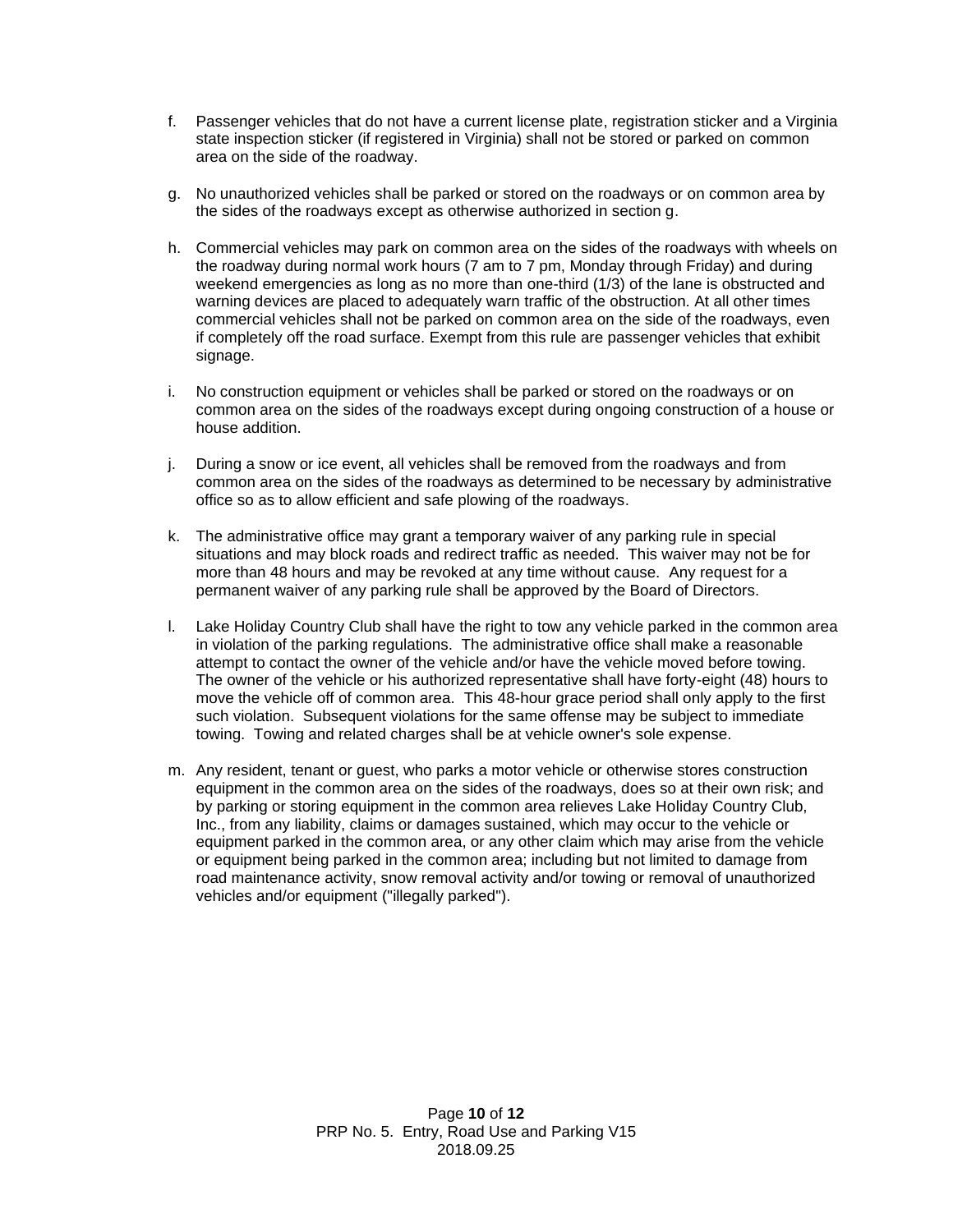## **SECTION F. ENFORCEMENT**

- 1. Private security officers are responsible for the enforcement of Lake Holiday traffic rules, including ensuring that all vehicles have the proper Visitor Pass or bar code decal displayed at all times
- 2. Frederick County Sheriff's deputies are responsible for enforcement of state law and local ordinances for traffic regulations within the Lake Holiday community.
- 3. Illegally parked vehicles are subject to towing. (See Section E.3.k above)

## <span id="page-11-0"></span>**SECTION G. COURTESY NOTICE AND CITATION NOTICE ISSUANCE**

- 1. **A Courtesy Notice** will be issued, in accordance with Lake Holiday Policies, Rules and Procedures, for failure to have a current Lake Holiday bar code decal or Visitor Pass properly displayed on a vehicle within Lake Holiday.
- 2. **A Citation Notice** will be issued, in accordance with Lake Holiday Policies, Rules and Procedures, for roadway violations, which includes speeding, failure to follow traffic rules, not observing posted traffic signs, or illegal parking. Security may document non-compliance with radar guns, video cameras and photographs.
- 3. **Property Owner, Tenant or Authorized Guest Drivers**: A Courtesy Notice or Citation Notice will be mailed to the property owner within five (5) business days of the alleged offense. This will include alleged violations by a tenant or by a guest of the property owner or tenant.
- 4. **Vendors or Tradesmen**: Based on the license plate number and its vehicle registration, a Citation Notice will be mailed to the driver's company address of record. Repeat violations by the same vehicle will result in that company losing all further access privileges to Lake Holiday.
- 5. **Builders and Subcontractors**: If a builder or builder's subcontractor is issued a Citation Notice, the builder's conformance bond will be debited \$50 for each violation.
- 6. **Lake Holiday Employee**: If a community vehicle is cited for traffic violations, the driver will be subject to progressive discipline in accordance with the LHCC Employee Manual.